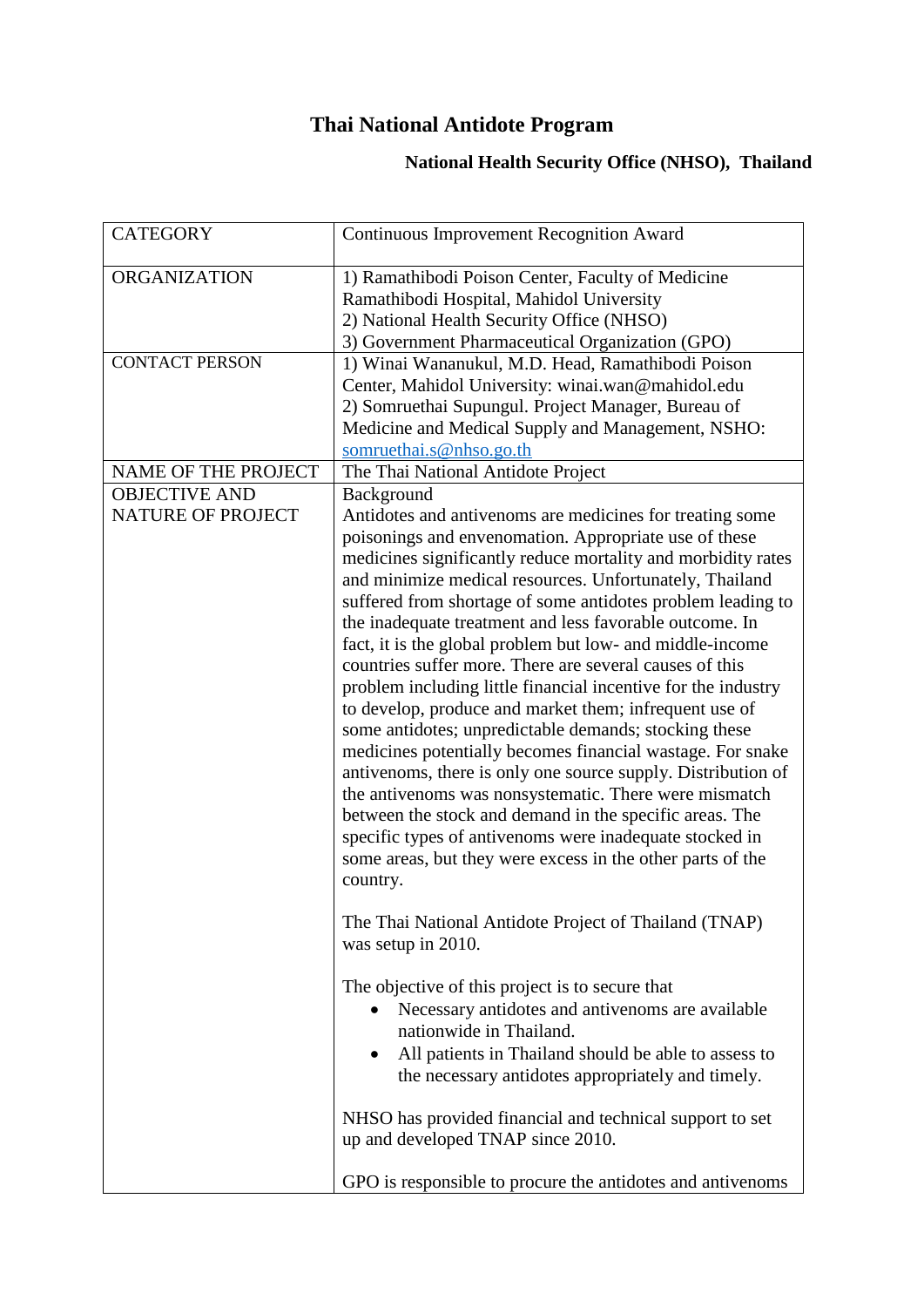|                                         | according to the list of TNAP.                                                                                                                                                                                                                                                                                                                                                                                                                                                                                                                                                                                                                                                                                                                                                                                                                                                                                                                                                                                                                                                                                                           |
|-----------------------------------------|------------------------------------------------------------------------------------------------------------------------------------------------------------------------------------------------------------------------------------------------------------------------------------------------------------------------------------------------------------------------------------------------------------------------------------------------------------------------------------------------------------------------------------------------------------------------------------------------------------------------------------------------------------------------------------------------------------------------------------------------------------------------------------------------------------------------------------------------------------------------------------------------------------------------------------------------------------------------------------------------------------------------------------------------------------------------------------------------------------------------------------------|
|                                         | Poison Centers empower the frontline health personnel to<br>make diagnosis; verify the indication for treating patients<br>with specific antidotes; continuously supervise the use of<br>the drugs and monitor the medical outcome.                                                                                                                                                                                                                                                                                                                                                                                                                                                                                                                                                                                                                                                                                                                                                                                                                                                                                                      |
| WHY IT SHOULD BE<br><b>RECOGNISED</b>   | 1. TNAP ensures the accessibility of the necessary antidotes<br>under universal coverage.<br>2. There are several new approaches and innovations in this<br>project.<br>3. TNAP is able to achieve the objective and goal. It can<br>demonstrate the better clinical outcome and minimize the<br>national budget for purchasing antivenoms without<br>compromise the accessibility.<br>4. TNAP is a collaborative work among several agencies<br>which are responsible to Thai health system in different<br>aspects voluntarily.<br>5. Not only Thai patients gain benefits from TNAP, it also<br>has international contribution.<br>4. Thailand and SEARO develop a project called "the<br>Initiative for coordinated antidote procurement in the South-<br>East Asia Region (iCAPS)" from the achievement of TNAP.<br>People in this region will gain benefit from TNAP. In the<br>near future, it is agree to cover ASEAN countries.                                                                                                                                                                                                 |
| <b>SUMMARY OF THE</b><br><b>PROJECT</b> | Ramathibodi Poison Center provides information and<br>consultation to health personnel concerning the diagnosis<br>and management of human poisoning since 1996. The<br>Center also performs toxicovigilance.<br>In 2010, NHSO allocated a budget to set up this project. List<br>of the antidotes, which were shortage, was set up. Local<br>pharmaceutical plants are encouraged to produce some<br>antidotes. The rest are globally searched and procured by<br>GPO.<br>A new nationwide distribution of antidotes system is<br>designed. All public and university hospitals are invited to<br>be the stock sites, the drugs remain belonging to NHSO.<br>The antidotes and antivenoms are stocked according to the<br>local epidemiology, urgency of need, stockpiling and<br>availability. A website for searching these antidotes and<br>antivenom is developed by using GPO vendor managed<br>inventory and Global Positioning System. It is web-based<br>software and real-time updated for the type and number of<br>antidotes and antivenoms in the stock sites.<br>Since 2012, all kinds of snake antivenoms are included in |
|                                         | the project. Distribution and management are the same as<br>antidotes.                                                                                                                                                                                                                                                                                                                                                                                                                                                                                                                                                                                                                                                                                                                                                                                                                                                                                                                                                                                                                                                                   |